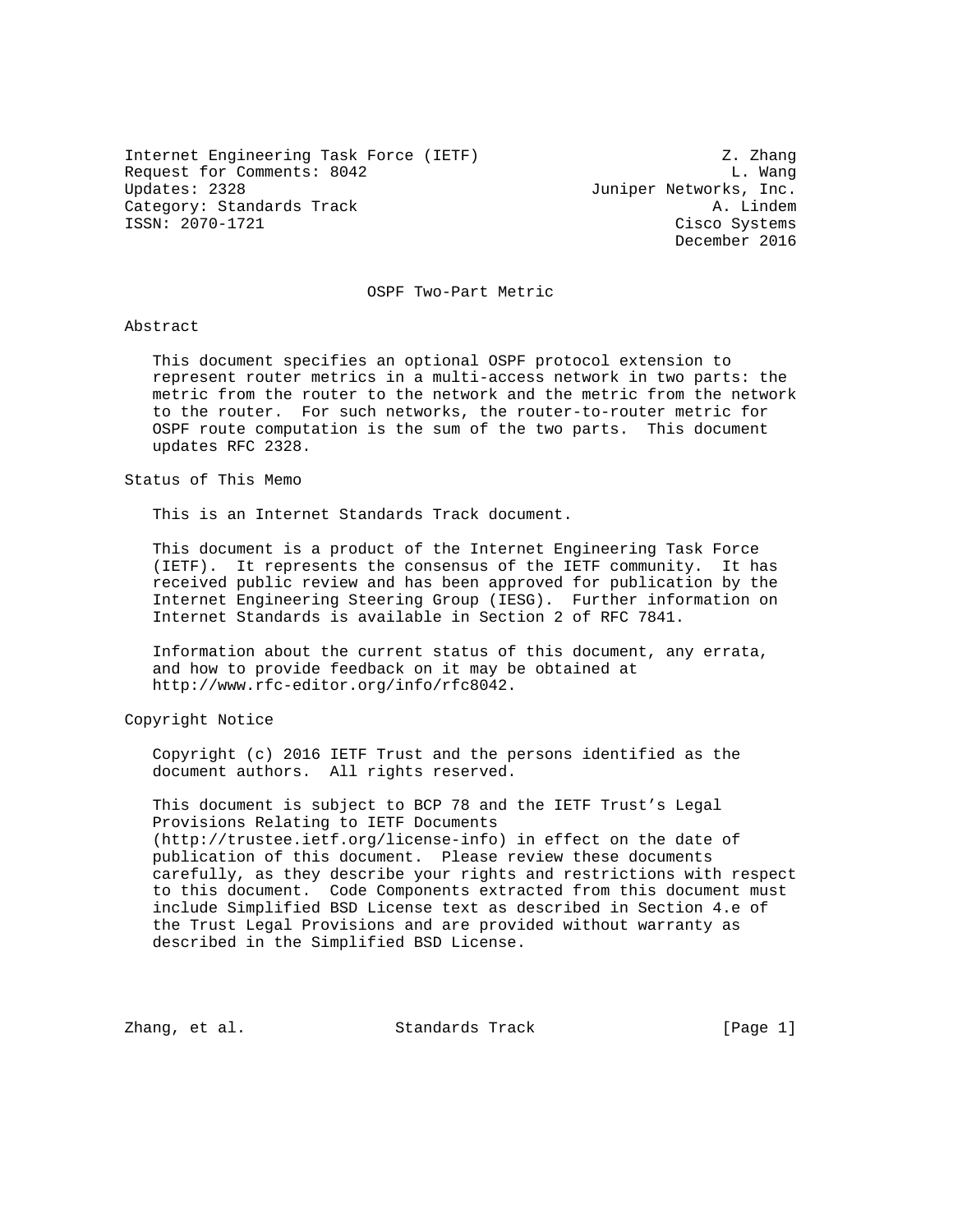Table of Contents

|      | Introduction                                                                                                                                                                                                                                        |                |
|------|-----------------------------------------------------------------------------------------------------------------------------------------------------------------------------------------------------------------------------------------------------|----------------|
|      |                                                                                                                                                                                                                                                     | 3              |
| 2.1  |                                                                                                                                                                                                                                                     | 3              |
| 3.   |                                                                                                                                                                                                                                                     | 4              |
| 3 1  | Router Interface Parameters                                                                                                                                                                                                                         | 4              |
| 3.2. | Advertising Network-to-Router Metric in OSPFv2                                                                                                                                                                                                      | $\overline{4}$ |
|      | 3.3. Advertising Network-to-Router Traffic Engineering (TE)                                                                                                                                                                                         |                |
|      |                                                                                                                                                                                                                                                     | 5              |
| 3.4. | Advertising Network-to-Router Metric in OSPFv3                                                                                                                                                                                                      | 5              |
|      | 3.5. OSPF Stub Router Behavior                                                                                                                                                                                                                      | 5              |
| 3.6. |                                                                                                                                                                                                                                                     | 5              |
|      | 3.7. Backward Compatibility                                                                                                                                                                                                                         | 6              |
| 4.   |                                                                                                                                                                                                                                                     | 6              |
| 5.   |                                                                                                                                                                                                                                                     | 6              |
|      |                                                                                                                                                                                                                                                     | 7              |
| 61   | Normative References                                                                                                                                                                                                                                | 7              |
| 6.2. | Informative References                                                                                                                                                                                                                              | 7              |
|      | Acknowledgements                                                                                                                                                                                                                                    | $\mathsf{B}$   |
|      |                                                                                                                                                                                                                                                     | $\mathsf{R}$   |
|      | Authors' Addresses<br>. The contract of the contract of the contract of the contract of the contract of the contract of the contract of the contract of the contract of the contract of the contract of the contract of the contract of the contrac | 9              |

## 1. Introduction

 With Open Shortest Path First (OSPF) [RFC2328] [RFC5340]), a Network- LSA (Link State Advertisement) is advertised to list all routers on a broadcast network. Additionally, each router on the broadcast network includes a link in its Router-LSA to describe its connection to the network. The link in the Router-LSA includes a metric but the listed routers in the Network-LSA do not include a metric. This is based on the assumption that from a particular router, all others on the same network can be reached with the same metric.

 With some broadcast networks, different routers can be reached with different metrics. [RFC6845] extends the OSPF protocol with a hybrid interface type for that kind of broadcast network, where no Network- LSA is advertised and Router-LSAs simply include point-to-point links to all routers on the same network with individual metrics. Broadcast capability is still used to optimize database synchronization and adjacency maintenance.

 This works well for broadcast networks where the metric between different pairs of routers are really independent, for example, Virtual Private LAN Service (VPLS) networks.

 With certain types of broadcast networks, further optimization can be made to reduce the size of Router-LSAs and the number of updates.

Zhang, et al. Standards Track [Page 2]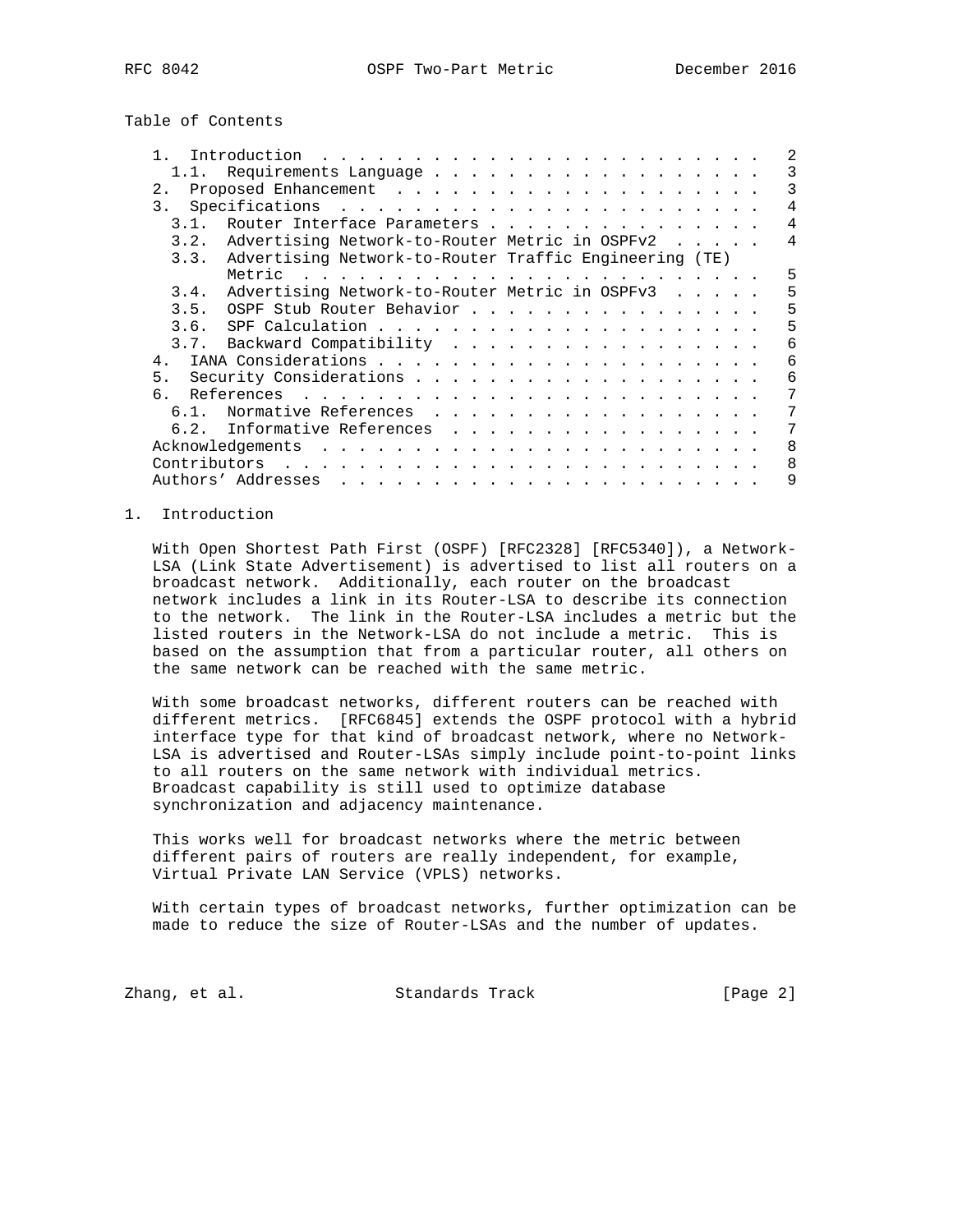Consider a satellite radio network with fixed and mobile ground terminals. All communication goes through the satellite. When the mobile terminals move about, their communication capability may change. When OSPF runs over the radio network, [RFC6845] hybrid interface can be used, but with the following drawbacks.

 Consider that one terminal/router moves into an area where its communication capability degrades significantly. Through the radio control protocol, all other routers determine that the metric to this particular router changed and they all need to update their Router- LSAs accordingly. In addition, the router in question determines that its metric to reach all others also changed and it needs to update its Router-LSA. Consider that there could be many terminals and many of them can be moving fast and frequently. The number and frequency of updates of those large Router-LSAs could inhibit network scaling.

### 1.1. Requirements Language

 The key words "MUST", "MUST NOT", "REQUIRED", "SHALL", "SHALL NOT", "SHOULD", "SHOULD NOT", "RECOMMENDED", "MAY", and "OPTIONAL" in this document are to be interpreted as described in [RFC2119].

2. Proposed Enhancement

 Notice that in the above scenario, when one terminal's communication capability changes, its metric to all other terminals and the metric to it from all other terminals will all change in a similar fashion. Given this, the above problem can be easily addressed by breaking the metric into two parts: the metric to the satellite and the metric from the satellite. The metric from terminal R1 to R2 would be the sum of the metric from R1 to the satellite and the metric from the satellite to R2.

 Instead of using the hybrid interface type described in [RFC6845], the network is treated as a regular broadcast network. A router on the network no longer lists individual metrics to each neighbor in its Router-LSA. Instead, each router advertises the metric from the network to itself in addition to the normal metric for the network. With the normal Router-to-Network and additional Network-to-Router metrics advertised for each router, individual Router-to-Router metrics can be calculated.

 With the proposed enhancement, the size of the Router-LSA will be significantly reduced. In addition, when a router's communication capability changes, only that router needs to update its Router-LSA.

Zhang, et al. Standards Track [Page 3]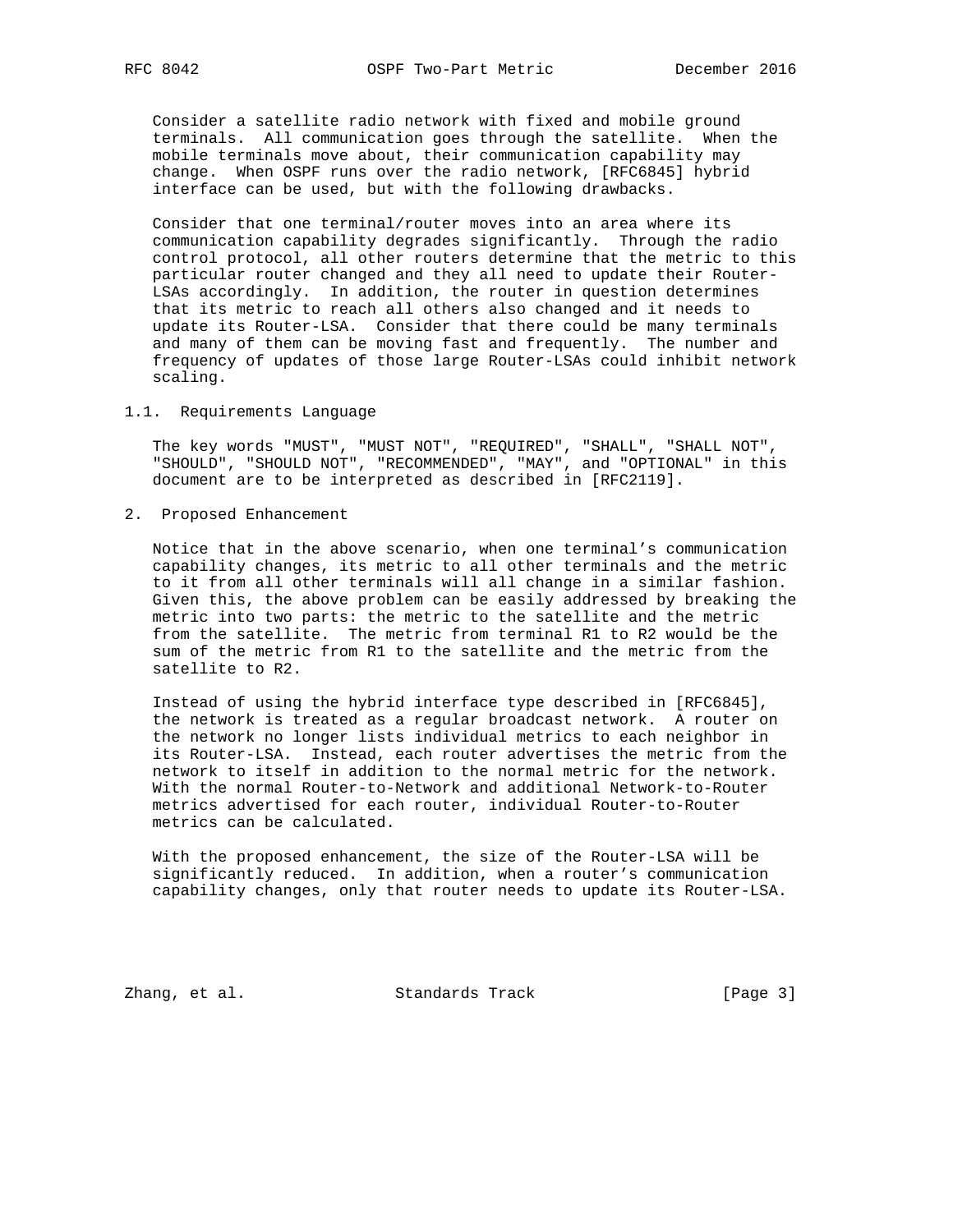Note that while the example uses the satellite as the relay point at the radio level (layer 2), the satellite does not participate in packet forwarding at layer 3. In fact, the satellite does not need to run any layer-3 protocol. Therefore, for generality, the metric is abstracted as to/from the "network" rather than specifically to/ from the "satellite".

3. Specifications

 The following specifications are added to or modified from the base OSPF protocol. If an area contains one or more two-part metric networks, then all routers in the area MUST support the extensions specified herein. This is ensured by procedures described in Section 3.7.

3.1. Router Interface Parameters

The "Router interface parameters" have the following additions:

- o Two-part metric: TRUE if the interface connects to a multi-access network that uses a two-part metric. All routers connected to the same network SHOULD have the same configuration for their corresponding interfaces.
- o Interface input cost: Link-state metric from the two-part-metric network to this router. Defaults to "Interface output cost" but is not valid for normal networks using a single metric. May be configured or dynamically adjusted to a value different from the "Interface output cost".
- 3.2. Advertising Network-to-Router Metric in OSPFv2

 For OSPFv2, the Network-to-Router metric is encoded in an OSPF Extended Link TLV Sub-TLV [RFC7684], defined in this document as the Network-to-Router Metric Sub-TLV. The type of the sub-TLV is 4. The length of the sub-TLV is 4 (for the value part only). The value part of the sub-TLV is defined as follows:

| 0 1 2 3 4 5 6 7 8 9 0 1 2 3 4 5 6 7 8 9 0 1 2 3 4 5 6 7 8 9 0 1 |  |  |  |  |  |  |  |  |  |  |  |  |           |  |  |  |  |  |  |  |  |  |  |  |  |  |  |  |  |
|-----------------------------------------------------------------|--|--|--|--|--|--|--|--|--|--|--|--|-----------|--|--|--|--|--|--|--|--|--|--|--|--|--|--|--|--|
|                                                                 |  |  |  |  |  |  |  |  |  |  |  |  |           |  |  |  |  |  |  |  |  |  |  |  |  |  |  |  |  |
| MT-ID                                                           |  |  |  |  |  |  |  |  |  |  |  |  | MT Metric |  |  |  |  |  |  |  |  |  |  |  |  |  |  |  |  |
|                                                                 |  |  |  |  |  |  |  |  |  |  |  |  |           |  |  |  |  |  |  |  |  |  |  |  |  |  |  |  |  |

 Multiple such sub-TLVs can exist in a single OSPF Extended Link TLV, one for each topology [RFC4915]. Each sub-TLV will have a unique Multi-Topology Identifier (MT-ID) and will adhere to the advertisement rules defined in Section 3.4 of [RFC4915]. The OSPF

Zhang, et al. Standards Track [Page 4]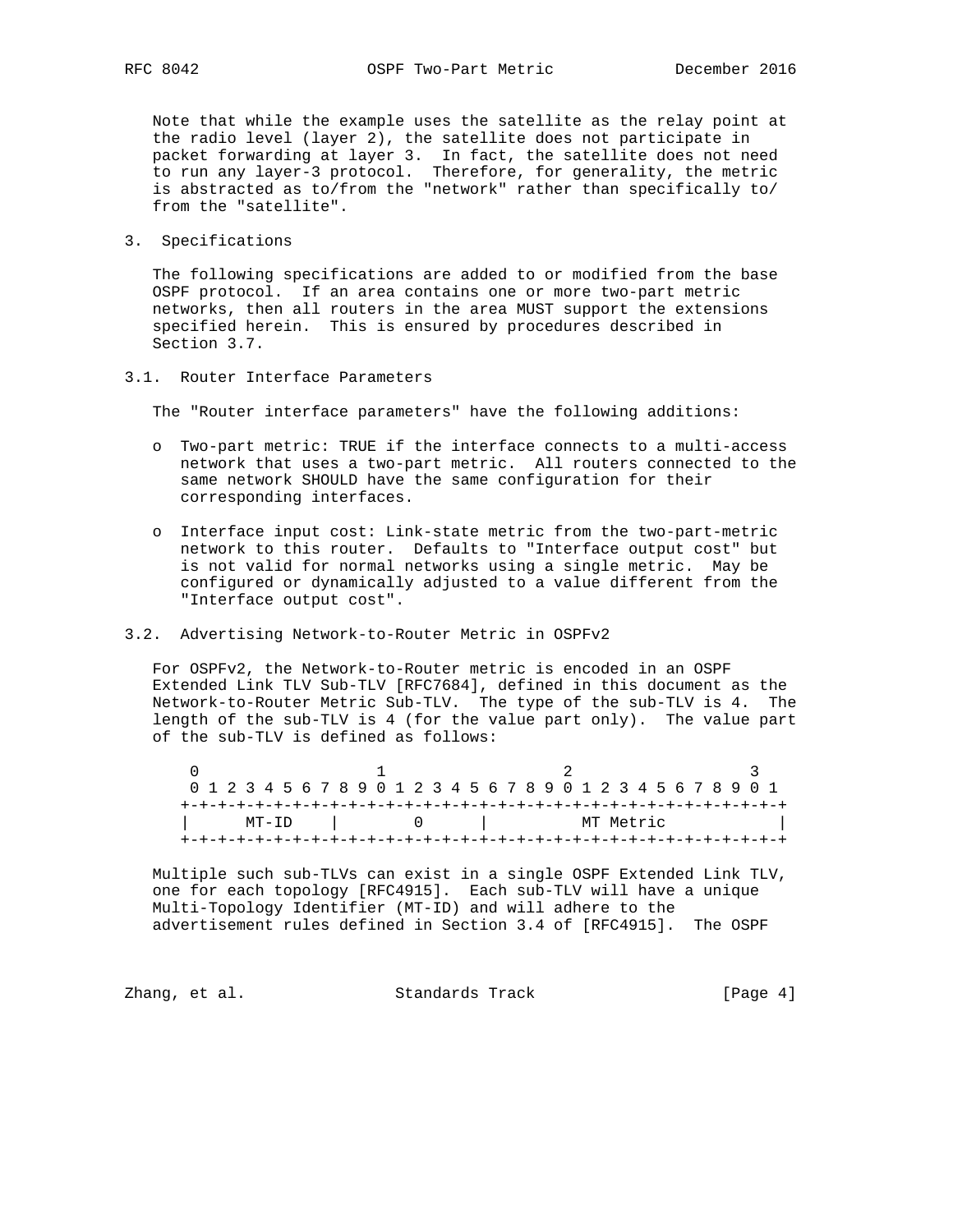Extended Link TLV identifies the transit link to the network and is part of an OSPFv2 Extended-Link Opaque LSA. The sub-TLV MUST ONLY appear in Extended-Link TLVs for Link Type 2 (link to transit network) and MUST be ignored if received for other link types.

## 3.3. Advertising Network-to-Router Traffic Engineering (TE) Metric

 A Traffic Engineering Network-to-Router Metric Sub-TLV is defined, similar to the Traffic Engineering Metric Sub-TLV defined in Section 2.5.5 of [RFC3630]. The only difference is the TLV type, which is 35. The sub-TLV MUST only appear in Type 2 Link TLVs (Multi-access) of Traffic Engineer LSAs (OSPF2) or Intra-Area-TE-LSAs (OSPFv3) [RFC5329], and MUST appear at most once in such a Link TLV.

3.4. Advertising Network-to-Router Metric in OSPFv3

 Network-to-Router metric advertisement in OSPFv3 Extended Router-LSA [OSPFV3-EXTENDED-LSA] will be described in a separate document.

3.5. OSPF Stub Router Behavior

 When an OSPF router with interfaces to multi-access networks using two-part metrics is advertising itself as a stub router [RFC6987], only the Router-to-Network metric in the stub router's OSPF Router- LSA links for those networks is set to the MaxLinkMetric. This is fully backward compatible and will result in the same behavior as described in [RFC6987].

3.6. SPF Calculation

 The first stage of the shortest-path tree calculation is described in Section 16.1 of [RFC2328]. With a two-part metric, when a vertex V corresponding to a Network-LSA has just been added to the Shortest Path Tree (SPT) and an adjacent vertex W (joined by a link in V's corresponding Network-LSA) is being added to the candidate list, the cost from V to W (W's network-to-router cost) is determined as follows:

- o For OSPFv2, if vertex W has a corresponding Extended-Link Opaque LSA with an Extended Link TLV for the link from W to V, and the Extended Link TLV has a Network-to-Router Metric Sub-TLV for the corresponding topology, then the cost from V to W is the metric in the sub-TLV. Otherwise, the cost is 0.
- o OSPFv3 [RFC5340] Shortest Path First (SPF) changes will be described in a separate document.

Zhang, et al. Standards Track [Page 5]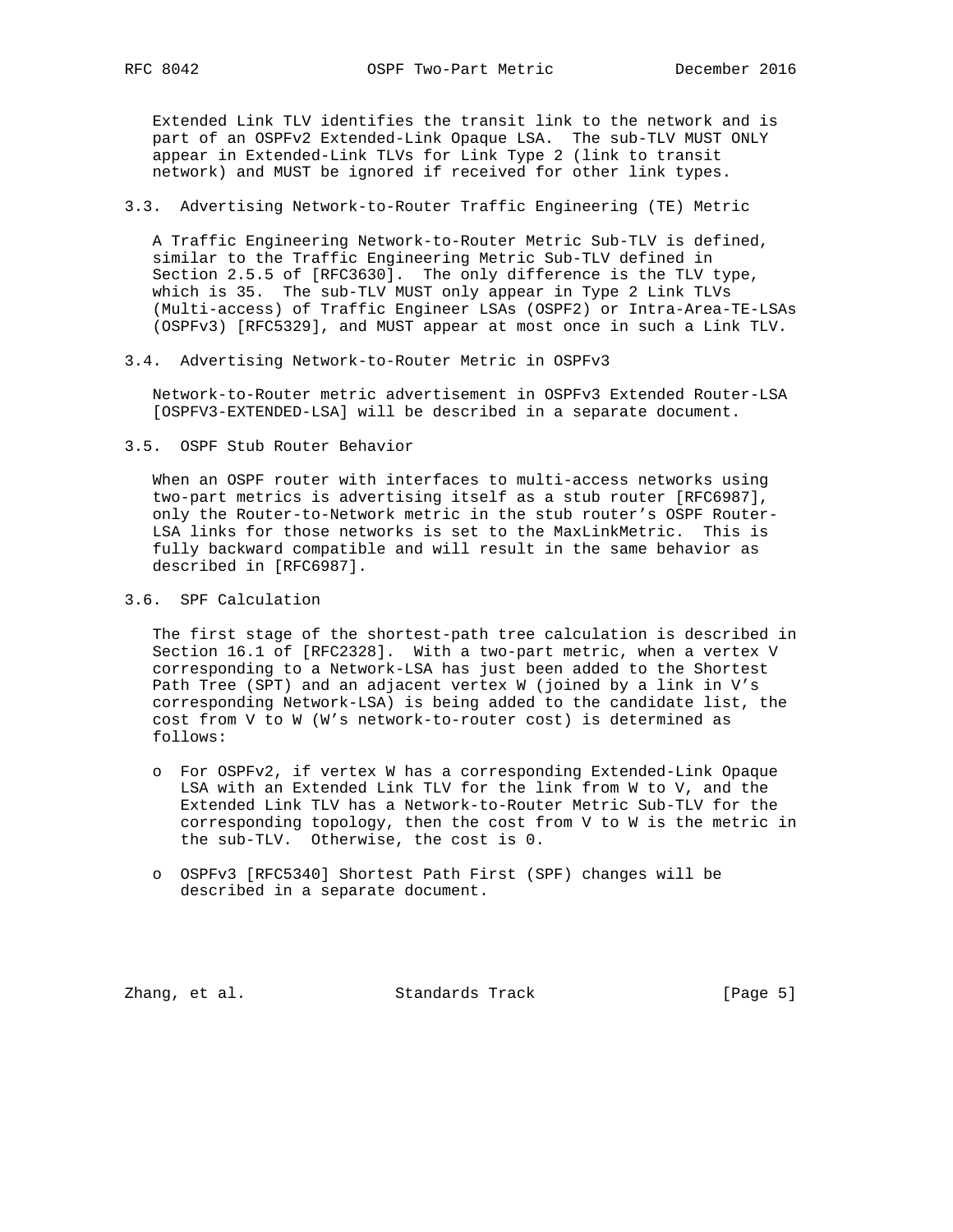### 3.7. Backward Compatibility

 Due to the change of procedures in the SPF calculation, all routers in an area that includes one or more two-part metric networks must support the changes specified in this document. To ensure that, if an area is provisioned to support two-part metric networks, all routers supporting this capability must advertise a Router Information (RI) LSA with a Router Functional Capabilities TLV [RFC7770] that includes the following Router Functional Capability Bit:

- Bit Capabilities
- 6 Two-Part Metric support

 Upon detecting the presence of a reachable Router-LSA without a companion RI LSA that has the bit set, all routers MUST recalculate routes without considering any network-to-router costs.

4. IANA Considerations

IANA has made the following assignments per this document:

- o Two-Part Metric support (6) was added to the "OSPF Router Informational Capability Bits" registry.
- o Network-to-Router Metric Sub-TLV (4) has been added to the "OSPFv2 Extended Link TLV Sub-TLVs" registry.
- o Network-to-Router TE Metric Sub-TLV (35) has been added to the "Types for sub-TLVs of TE Link TLV (Value 2)" registry.
- 5. Security Considerations

 This document does not introduce new security risks. Existing security considerations in OSPFv2 and OSPFv3 apply.

Zhang, et al. Standards Track [Page 6]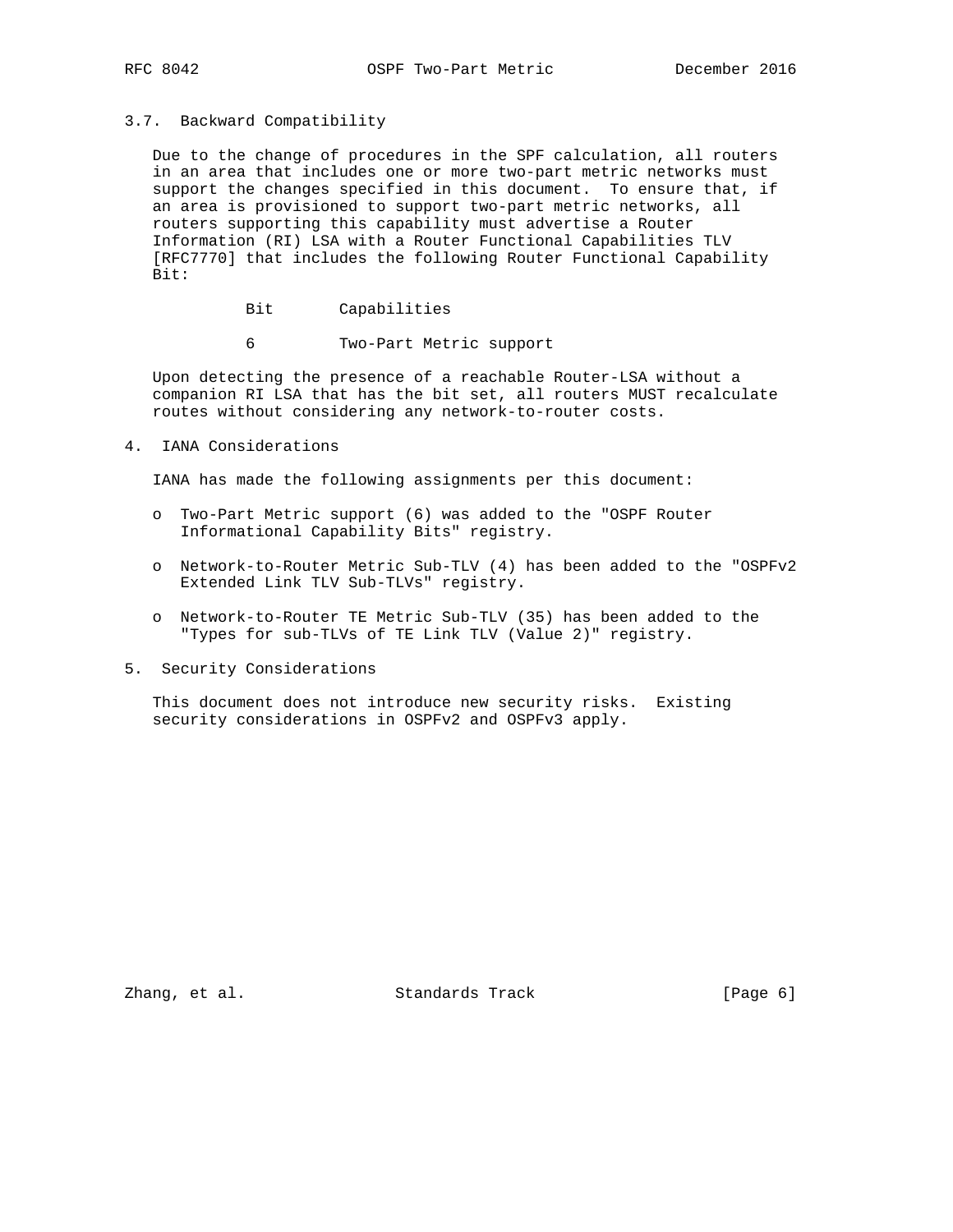# 6. References

- 6.1. Normative References
	- [RFC2119] Bradner, S., "Key words for use in RFCs to Indicate Requirement Levels", BCP 14, RFC 2119, DOI 10.17487/RFC2119, March 1997, <http://www.rfc-editor.org/info/rfc2119>.
	- [RFC2328] Moy, J., "OSPF Version 2", STD 54, RFC 2328, DOI 10.17487/RFC2328, April 1998, <http://www.rfc-editor.org/info/rfc2328>.
	- [RFC3630] Katz, D., Kompella, K., and D. Yeung, "Traffic Engineering (TE) Extensions to OSPF Version 2", RFC 3630, DOI 10.17487/RFC3630, September 2003, <http://www.rfc-editor.org/info/rfc3630>.
	- [RFC4915] Psenak, P., Mirtorabi, S., Roy, A., Nguyen, L., and P. Pillay-Esnault, "Multi-Topology (MT) Routing in OSPF", RFC 4915, DOI 10.17487/RFC4915, June 2007, <http://www.rfc-editor.org/info/rfc4915>.
	- [RFC5329] Ishiguro, K., Manral, V., Davey, A., and A. Lindem, Ed., "Traffic Engineering Extensions to OSPF Version 3", RFC 5329, DOI 10.17487/RFC5329, September 2008, <http://www.rfc-editor.org/info/rfc5329>.
	- [RFC7684] Psenak, P., Gredler, H., Shakir, R., Henderickx, W., Tantsura, J., and A. Lindem, "OSPFv2 Prefix/Link Attribute Advertisement", RFC 7684, DOI 10.17487/RFC7684, November 2015, <http://www.rfc-editor.org/info/rfc7684>.
	- [RFC7770] Lindem, A., Ed., Shen, N., Vasseur, JP., Aggarwal, R., and S. Shaffer, "Extensions to OSPF for Advertising Optional Router Capabilities", RFC 7770, DOI 10.17487/RFC7770, February 2016, <http://www.rfc-editor.org/info/rfc7770>.
- 6.2. Informative References

 [OSPFV3-EXTENDED-LSA] Lindem, A., Mirtorabi, S., and A. Roy, "OSPFv3 LSA Extendibility", Work in Progress, draft-ietf-ospf-ospfv3 lsa-extend-13.txt, October 2016.

 [RFC5340] Coltun, R., Ferguson, D., Moy, J., and A. Lindem, "OSPF for IPv6", RFC 5340, DOI 10.17487/RFC5340, July 2008, <http://www.rfc-editor.org/info/rfc5340>.

Zhang, et al. Standards Track [Page 7]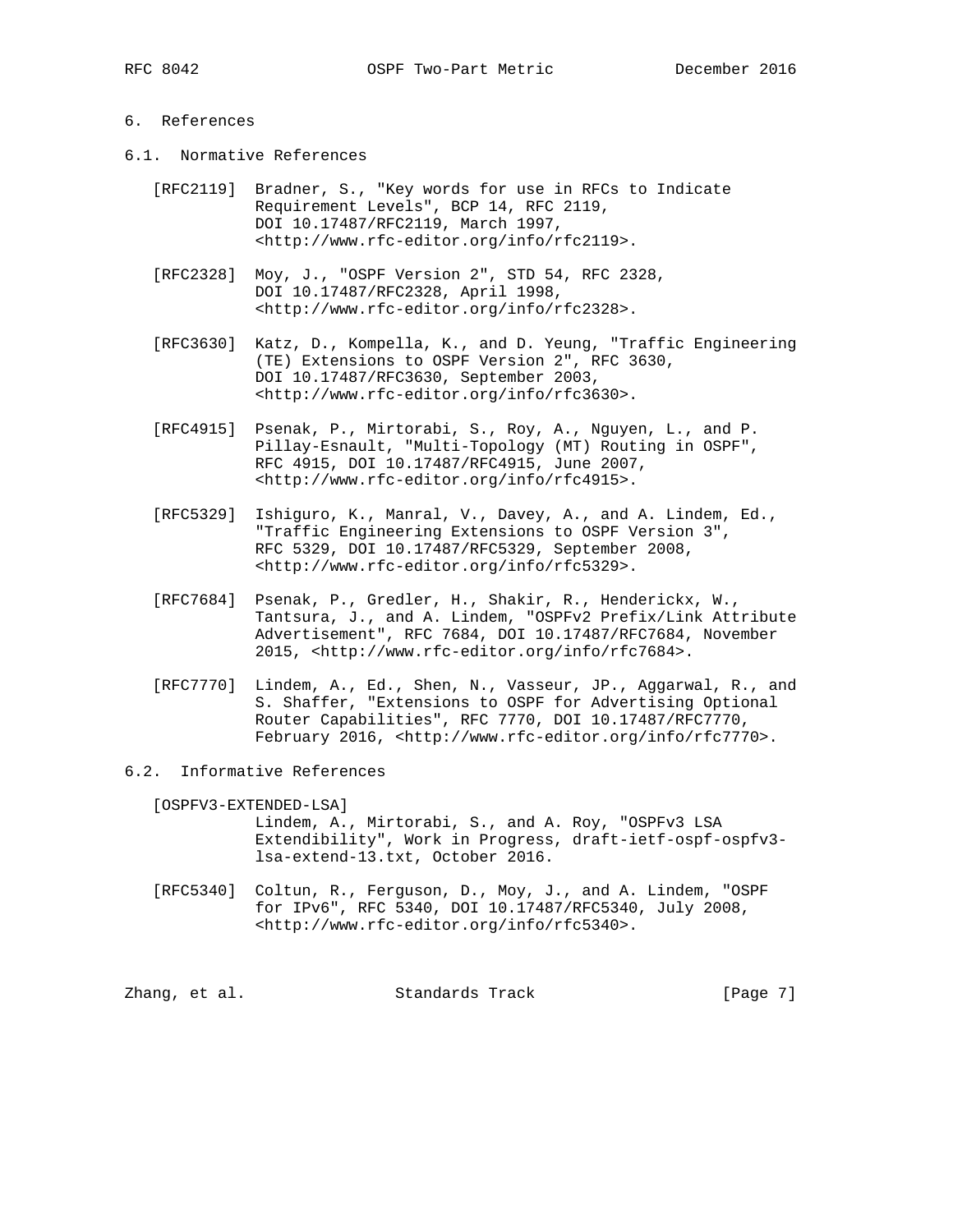- [RFC6845] Sheth, N., Wang, L., and J. Zhang, "OSPF Hybrid Broadcast and Point-to-Multipoint Interface Type", RFC 6845, DOI 10.17487/RFC6845, January 2013, <http://www.rfc-editor.org/info/rfc6845>.
- [RFC6987] Retana, A., Nguyen, L., Zinin, A., White, R., and D. McPherson, "OSPF Stub Router Advertisement", RFC 6987, DOI 10.17487/RFC6987, September 2013, <http://www.rfc-editor.org/info/rfc6987>.

## Acknowledgements

 The authors would like to thank Abhay Roy, Hannes Gredler, Peter Psenak, and Eric Wu for their comments and suggestions.

## Contributors

 David Dubois General Dynamics C4S 400 John Quincy Adams Road Taunton, MA 02780 United States of America Email: dave.dubois@gd-ms.com

 Vibhor Julka Individual Contributor

Email: vjulka1@yahoo.com

 Tom McMillan L3 Communications, Linkabit 9890 Towne Centre Drive San Diego, CA 92121 United States of America Email: tom.mcmillan@l-3com.com

Zhang, et al. Standards Track [Page 8]